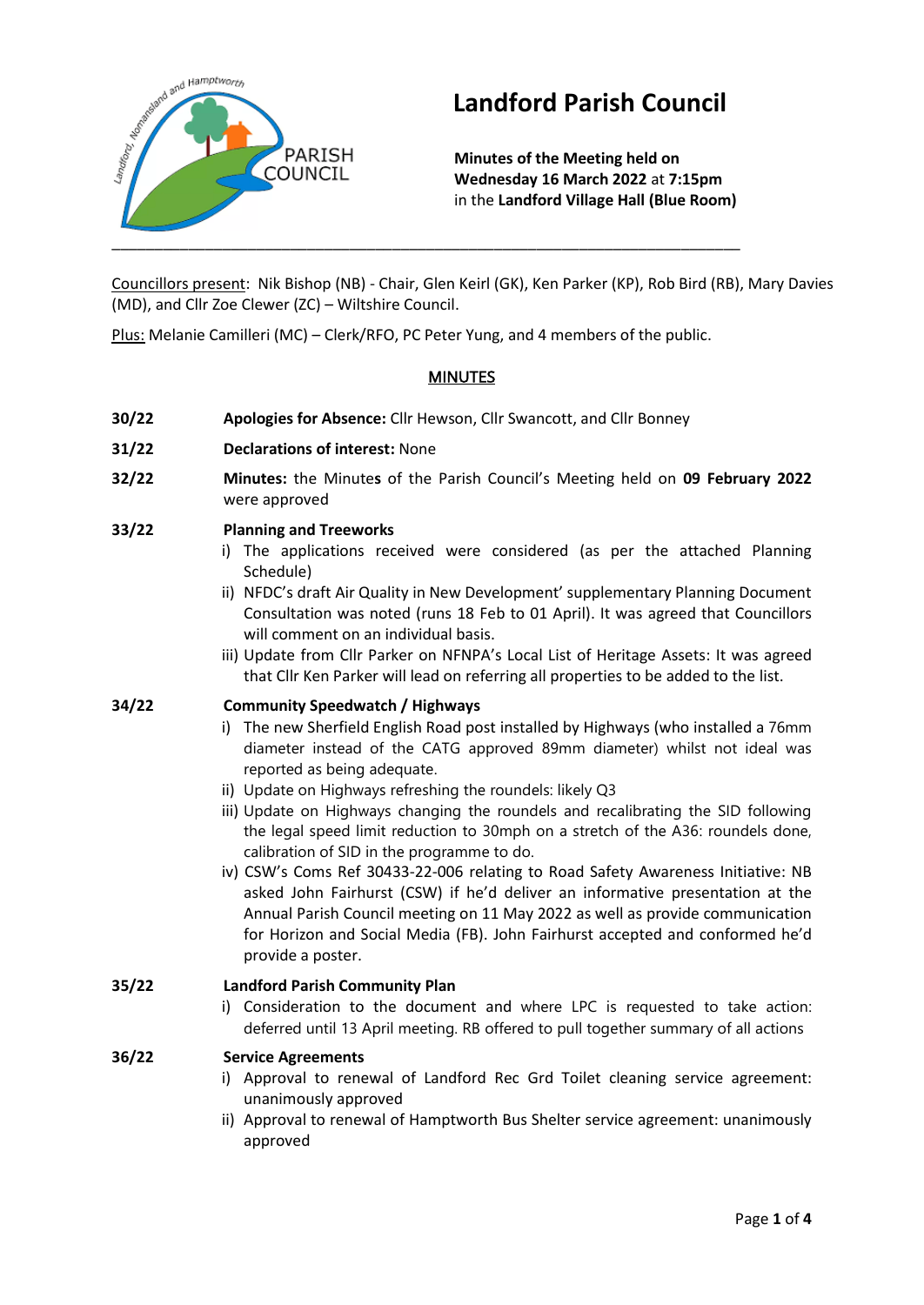RB confirmed the wording in the Service Agreements fulfils LPC's responsibility over meeting HMRC's IR35 requirements.

#### **37/22 Finance**

- i) The National Joint Council for Local Government Services has announced the new rates of pay applicable from 1 April 2021. NALC and WALC have instructed councils to implement the new pay scales (including back pay) as swiftly as possible.
- ii) The Cash Flow Report and payments were unanimously approved. MC reported that Hills Waste DD had been taken in error as the contract had been terminated by LPC effective from December 2021. MC has been in correspondence with Hills who have agreed to refund the £11.53 to LPC's bank account.

Unity Trust Bank 09 February 2022: £38,390.38

Nationwide Business 95-day Saver 09 February 2022: £22,000.00

**Payments**

| Payee                        | <b>Detail</b>                                        | Amount £ (incl vat) | <b>Method</b> |
|------------------------------|------------------------------------------------------|---------------------|---------------|
| <b>Pennon Water Services</b> | <b>Water for Pavilion</b>                            | 4.50                | DD            |
| Suez                         | <b>Bins NML Rec Grd</b>                              | 69.71               | DD            |
| M Camilleri                  | Monthly gross salary                                 | 2009.25             | S/O           |
| 1&1                          | <b>Email storage</b>                                 | 6.00                | DD            |
| <b>SSE</b>                   | <b>Electricity Landford Red Grd</b>                  | 25.72               | DD            |
| Pennon Water Services        | <b>Water for Pavilion</b>                            | 4.50                | DD            |
| <b>Hills Waste</b>           | <b>Bin NML RR</b>                                    | 11.53               | DD            |
| Ideverde                     | Bins Landford Rec Grd & NML Rec Grd                  | 123.75              | <b>BACS</b>   |
| Elan City Ltd                | Solar Panel & kit for SID (replace vandalised panel) | 417.22              | <b>BACS</b>   |
| <b>ADP Home Improvements</b> | Landford Rec Toilets refurb                          | 600.00              | <b>BACS</b>   |
| <b>Geoff Hewson</b>          | Noticeboard repair and expenses                      | 133.78              | <b>BACS</b>   |
| M Camilleri                  | Expenses & Employer NI conts Month 10 and 11         | 416.04              | <b>BACS</b>   |
| M Camilleri                  | NJC pay scales review wef 01 April 2021              | 1,032.00            | <b>BACS</b>   |
| Public Works Loan            | Loan repayment $-2nd$ instillment 2021/22            | 1,186.70            | <b>BACS</b>   |
|                              | Total debit                                          | £6,040.70           |               |

#### **Receipts**

| Payee            | <b>Detail</b>  | Amount £ | <b>Method</b> |
|------------------|----------------|----------|---------------|
| Member of public | Hire of NML RR | 24.00    | <b>BACS</b>   |
| Member of public | Hire of NML RR | 20.00    | <b>BACS</b>   |
| Member of public | Hire of NML RR | 30.00    | <b>BACS</b>   |
| Member of public | Hire of NML RR | 7.50     | <b>BACS</b>   |
| Member of public | Hire of NML RR | 20.00    | <b>BACS</b>   |
| Member of public | Hire of NML RR | 162.50   | <b>BACS</b>   |
|                  | Total credit I | £264.00  |               |

iii) The contractor M.Eastwood has withdrawn grass cutting services at the Nomansland Rec Grd. MC presented quotes for consideration. It was unanimously agreed to accept the services of Hamlin-Armstrong Groundcare. MC requested to invite Hamlin-Armstrong Groundcare to quote for the other grass cutting services throughout the parish (currently delivered by Bawdens who have increased their prices wef April 2022)

#### **38/22 Scheme of Delegation**

i) NB proposed, seconded by RB and unanimously approved to deactivate the Scheme of Delegation (which was adopted and activated by LPC on 06 May 2021).

#### **39/22 To receive Councillors' Reports:** None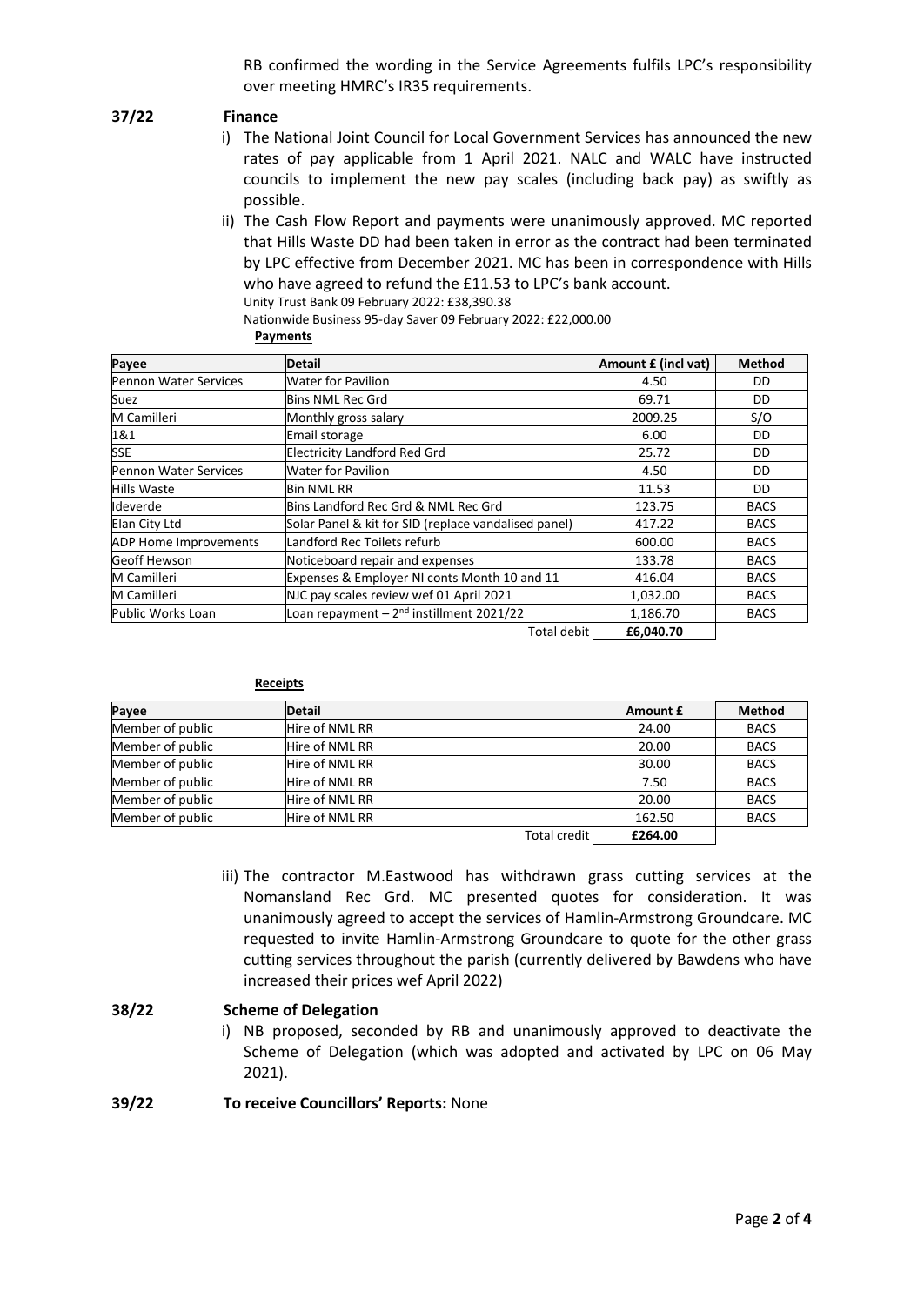## **PC Peter Yung report**

- Delivered a report on recent activity including two burglaries on Lyndhurst Road. Police had attended both.
- He's provided an update for the Parish Directory
- Confirmed that Smartwater is still in operation (anyone taken into custody is screened)

#### **40/22 To receive a report from Councillor Zoe Clewer (Wiltshire Council)**

- 1. Cattle Grid and gate 25Feb22
- 2. Partridge Hill 50mph done & SID recalibration pending NH aware via WC.
- 3. Reported (resident) New Road NFNP sign has rotted and fallen over.
- 4. Road roundels in queue to be done probably from Autumn onwards review all and refresh.
- 5. SID pole Sherfield English Road
- 6. LPCP meeting talked through WC matters
- 7. WC bins in New Forest inspection on upcoming collection/s.
- 8. A Greener and Cleaner Southern Wiltshire 27th April email of 07Mar22 from Karen Linaker:

The Southern Wiltshire Area Board invites you to an environment themed event 'Building a Greener, Cleaner Southern Wiltshire Community Area' on the 27th April, 6.30pm at Whiteparish Memorial Hall. We anticipate finishing at approximately 8.30pm so as many people as possible can drop in.

Join us to meet with businesses, organisations and services leading the way with climate friendly projects.

There will be some free food provided. For more information, contact Karen Linaker on 01722 434697, [karen.linaker@wiltshire.gov.uk](mailto:karen.linaker@wiltshire.gov.uk)

### **41/22 Correspondence, AOB, and any urgent matters**

- i) Cllr Bishop reported that The Cuckoo pub has agreed to open its grounds on Sat 03 June for the purposes of the Queen's Platinum Jubilee celebrations. Full details to follow.
- ii) Steve Brookwell made representation on behalf of AFC Totton Youth Team seeking LPC's approval in principle to using the Landford Rec Grd pitch (pitch prep July/Aug in readiness for season starting Sept 2022). Established that:
	- a. AFC Totton will instal nets (so as to avoid interference with residents)
	- b. AFC Totton will pay for all pitch prep and maintenance
	- c. Match scheduling does not interfere with BCC's scheduling
	- d. If ground water-logged, AFC Totton will cancel the match
	- e. Worse case 30 vehicles will attend per match. Car park and overflow on Lyndhurst Road.

This proposal in principle was unanimously agreed. AFC Totton to send representation to 13 April meeting to progress to next steps.

**42/22 It was unanimously resolved to close Agenda item 43/22 to members of the public and press under the Public Bodies (Admission to Meetings) Act 1960 Sec 1 (2) by reason of the personal nature of the business to be discussed**

#### **43/22 Housing Needs Survey & Affordable Housing**

i) MD delivered a report on the meeting which took place with Wiltshire Council's Residential Development Manager in relation to findings of LPC's Housing Needs Survey conducted in 2021 and the planning authorities' call for sites. It was highlighted that there are two planning authorities therefore two sets of planning policies. For New Forest regions, however, Wiltshire Council has no planning remit. David Illsley (NFNPA Planning Policy Manager) has agreed to attend the next LPC meeting 13 April to carry out a Q&A with the councillors.